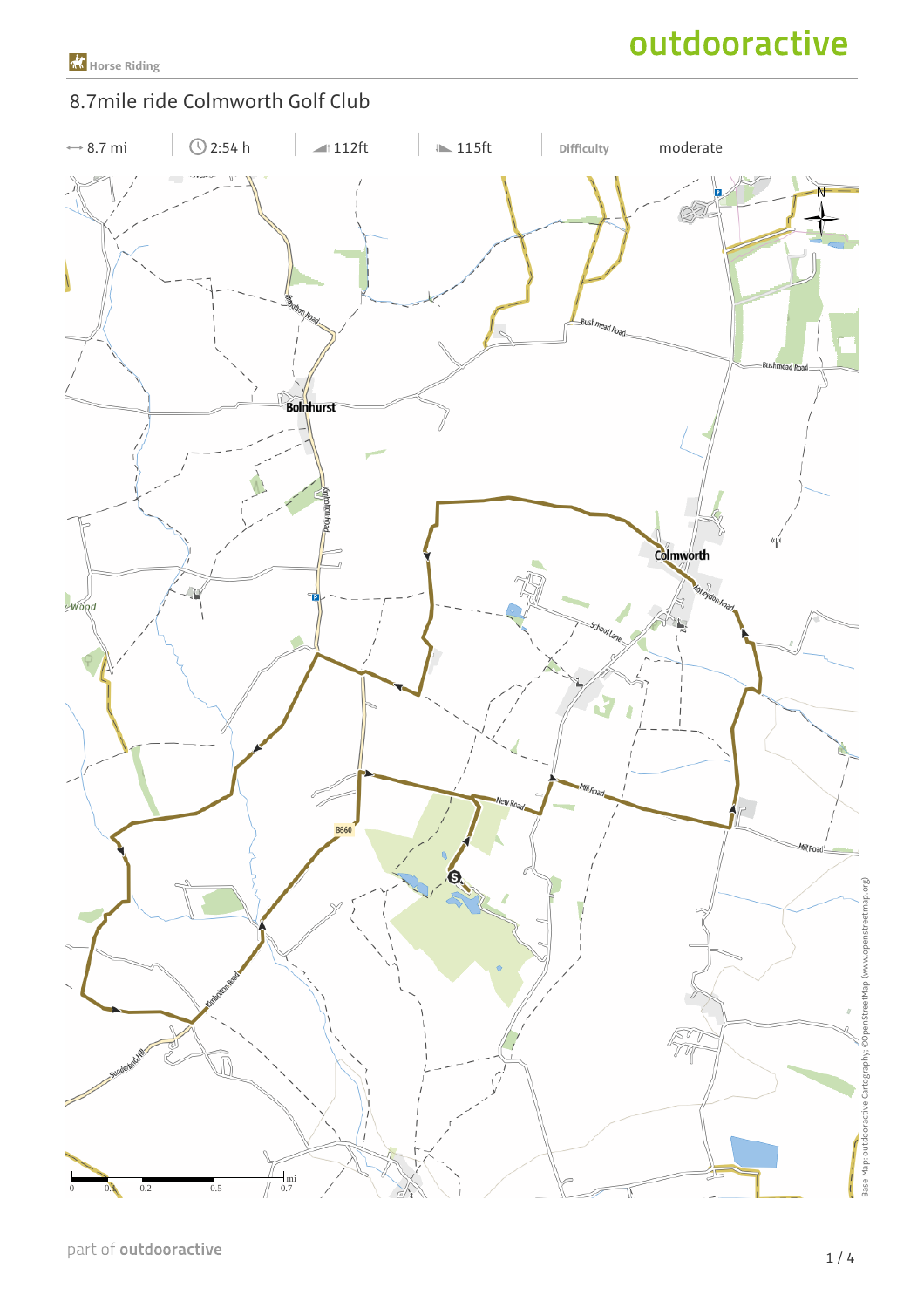### 8.7mile ride Colmworth Golf Club

# outdooractive

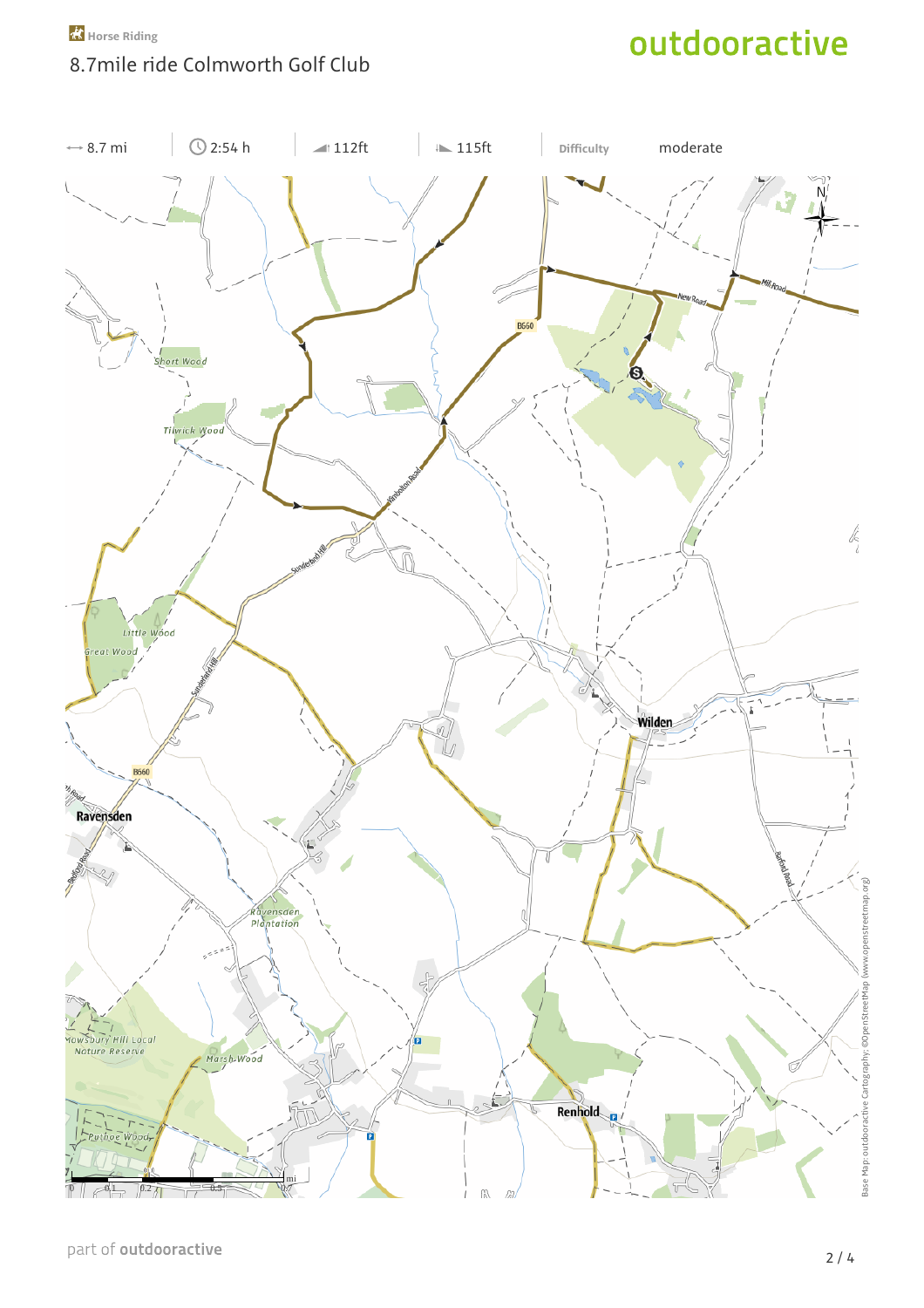#### **Elevation profile**



#### **route data**

| <b>Horse Riding</b> |
|---------------------|
|                     |

| <b>Distance</b> | 8.7 mi                |  |
|-----------------|-----------------------|--|
| Duration        | (\) 2:54 h            |  |
| Ascent          | $\blacksquare$ 112 ft |  |
| Descent         | $115$ ft              |  |



|  | ווטטי נווווט טו פעט |  |
|--|---------------------|--|
|  | JAN   FEB   MAR     |  |
|  | APR   MAY   JUN     |  |
|  | JUL   AUG   SEP     |  |
|  | OCT   NOV   DEC     |  |
|  |                     |  |

**Best time of year**

| <b>Ratings</b> |
|----------------|
| Authors        |
| Experience     |
| Landscape      |
| Community      |

...... ......

#### **More route data**



Tilly Vesely Update: May 01, 2016

**8.7mile ride with good grass tracks.**

**Points to note:**

**- Small stream to cross, isn't deep and you can walk through it.**

**- It does touch on Kimbolton road, although a fairly busy road it does have a wide verge to walk on.**

**- There is a horse friendly bridge with rider gate to negotiate (pictured)**

8.7mile ride with good grass tracks.

Points to note:

- You do need to cross a small ditch on this route, but it isn't deep and you can walk through it.

- It does touch on Kimbolton road, although a fairly busy road it does have a wide verge to walk on.

- There is a horse friendly bridge with rider gate to negotiate (pictured)

You can park up at Colmworth Golf Course and use the cafe too.

http://www.colmworthgolfclub.co.uk/cafe-